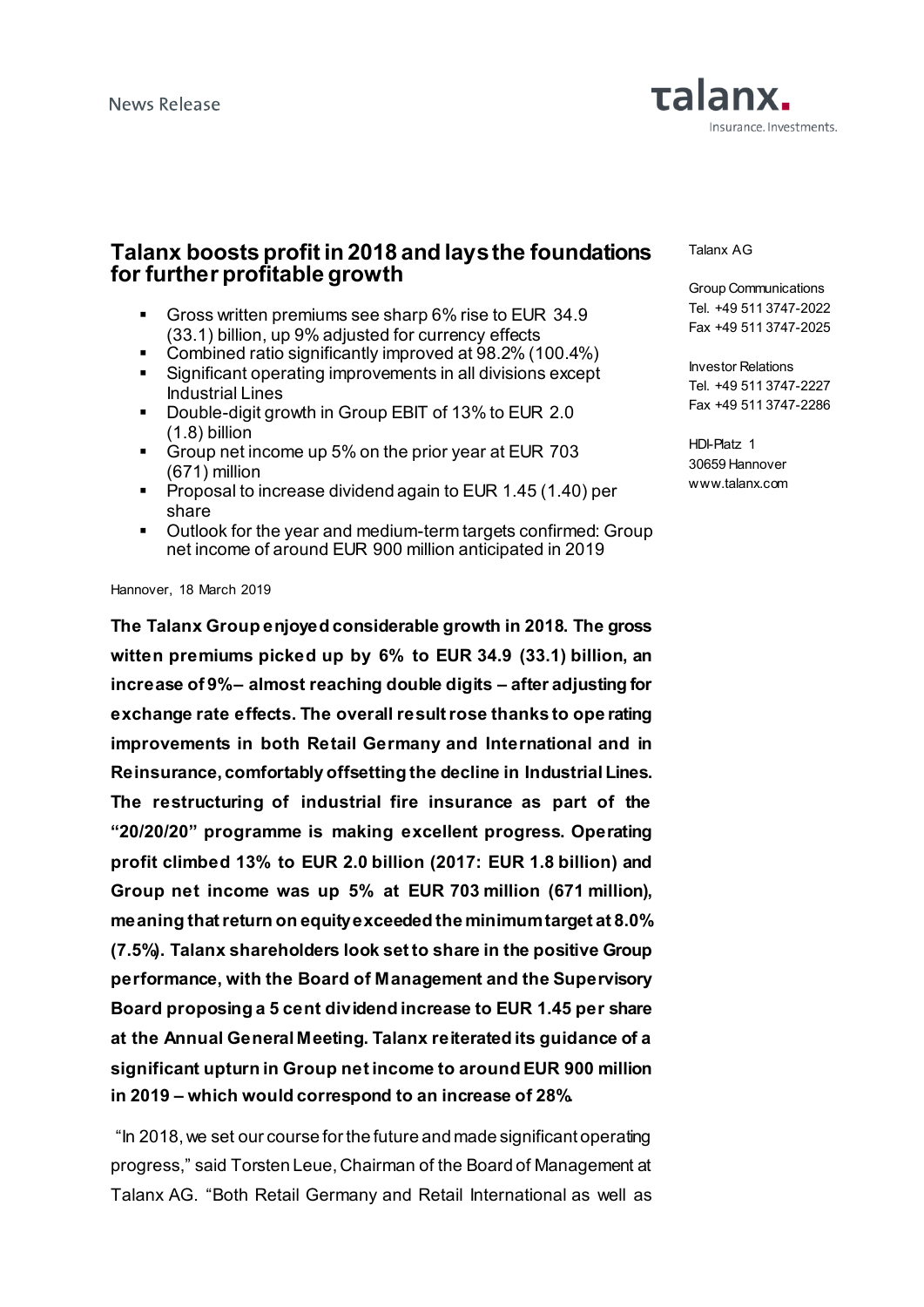Reinsurance continued to perform strongly. We are continuing to make excellent headway with our "KuRS" and "20/20/20" profitability programmes, we are ahead of plan and confident that we will achieve our 2019 outlook. We are convinced that Talanx will become an even more agile, growth-oriented and profitable company over the next few years. This is underpinned by our refined strategy that we outlined in October, which also sets out even more ambitious targets."

### **Refined strategy to step up growth and earnings**

Talanx presented its refined strategy for the years ahead in October last year. As well as enhanced capital management and focused divisional strategies, the strategy also encompasses growth initiatives, such as continuing to expand business with small and medium sized enterprises in Retail Germany, pooling intragroup reinsurance in the holding company and establishing HDI Global Specialty SE to combine business with special risks. The latter will bring together the skills of the Industrial Lines Division and Reinsurance. Another key facet of the new strategy involves accelerating the Group's digital transformation. This includes systematic system migration, rapid development and expansion of expertise in the areas of data analytics and artificial intelligence and networking in digital ecosystems.

#### **Large loss burden falls but still high**

In comparison to the previous year, which was marred by severe natural catastrophes, the net large loss burden shrunk significantly in 2018. Nonetheless, at EUR 1.2 (1.6) billion, it still went over the anticipated large loss budget of EUR 1.1 billion. Of this figure, primary insurance accounted for a total of EUR 394 (492) million and Reinsurance for EUR 850 (1,127) million. The largest loss events in 2018 were California's forest fires in November and December, which collectively incurred loss volumes of almost EUR 200 million. This is followed by Typhoon "Jebi" in Japan and losses resulting from the heavy rainfall in Colombia. The Group's combined ratio saw a substantial year-on-year

**Talanx.**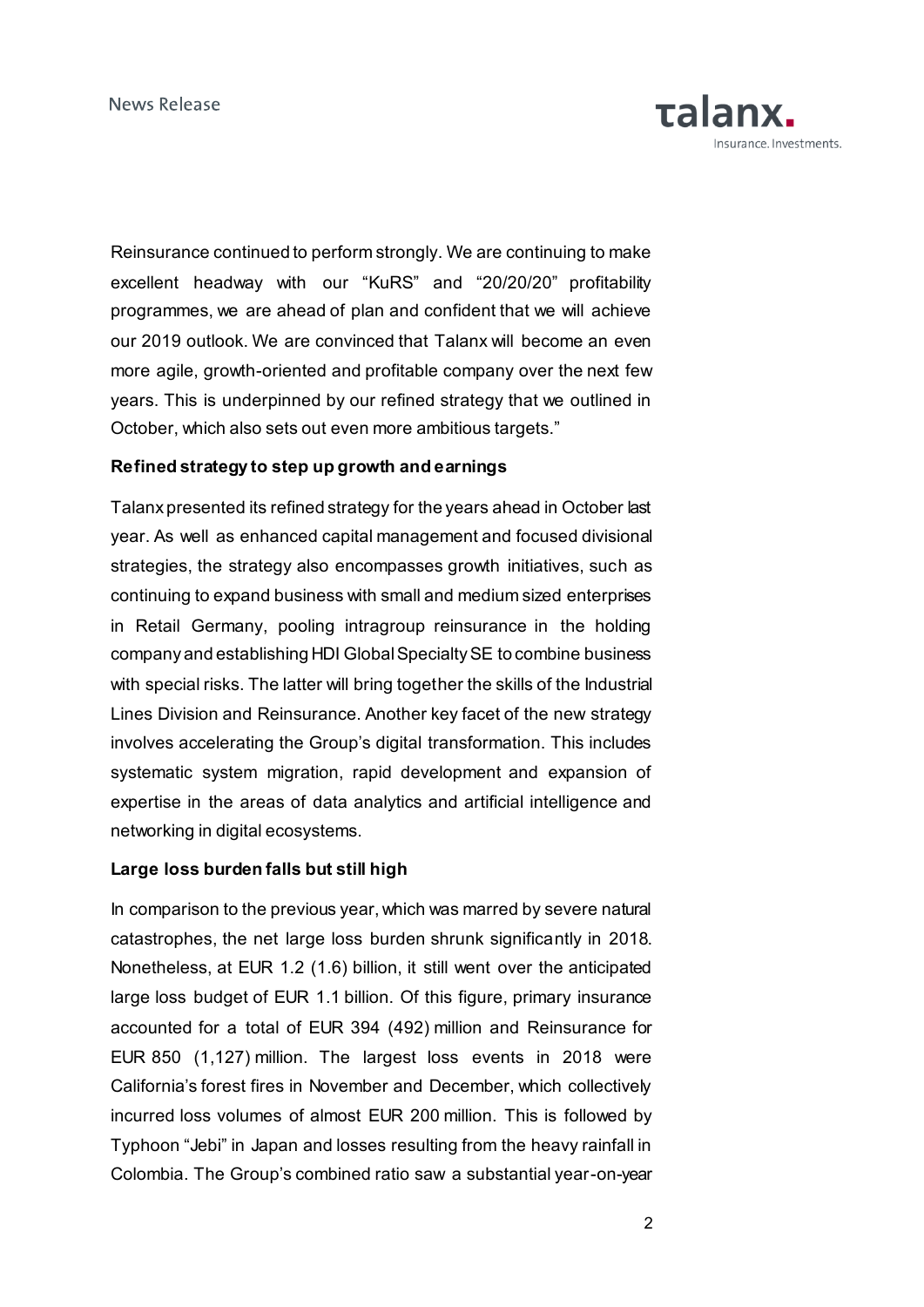

improvement, reaching 98.2% (100.4%). The underwriting result in property and casualty insurance was EUR 285 (-81) million.

At EUR 3.8 (4.5) billion, net investment income was down on the previous year's figure, primarily a result of extraordinary effects. While current investment income saw a slight upturn – chiefly on the back of private equity exposure – the volume of realised gains slid significantly year on year, primarily reflecting lower demand for transfers to the ZZR (Zinszusatzreserve; additional interest reserve) in light of new rules. On the other hand, this is also influenced by a base effect as Reinsurance generated high extraordinary income from the sale of shares in 2017. Net return on investment fell in line with expectations to 3.3% (4.0%) as a result. In 2019, Talanx will continue to stand by its strategy of limiting market risks (beta) and its conservative investment policy, while steadily expanding infrastructure investments. The Group-wide Solvency II ratio was 203% as at 30 September 2018 (31 December 2017: 206%), slightly above the Group's defined target range of 150% to 200%.

## **Dividend payout ratio of more than 50% of profits proposed**

A dividend rise to EUR 1.45 (1.40) per share will be proposed to the Annual General Meeting on 9 May 2019, representing a payout ratio of over 52% of IFRS earnings. The dividend yield, based on the average share price in 2018, is 4.3% (4.2%). Since Talanx's IPO in 2012, dividends have risen year after year, climbing almost 40% in total from a starting amount of EUR 1.05 per share.

# *Fourth quarter: characterised by steady underlying business development*

The final quarter was characterised by extraordinary effects. The Group's written premiums totalled EUR 7.8 (Q4 2017: 7.8) billion on par with the previous year. The combined ratio rose to 97.2% (92.7%) on the back of natural catastrophe losses caused by storms and forest fires. Nonetheless, the underwriting result improved to EUR -223 (-424) million. This was attributable to the new regulations regarding the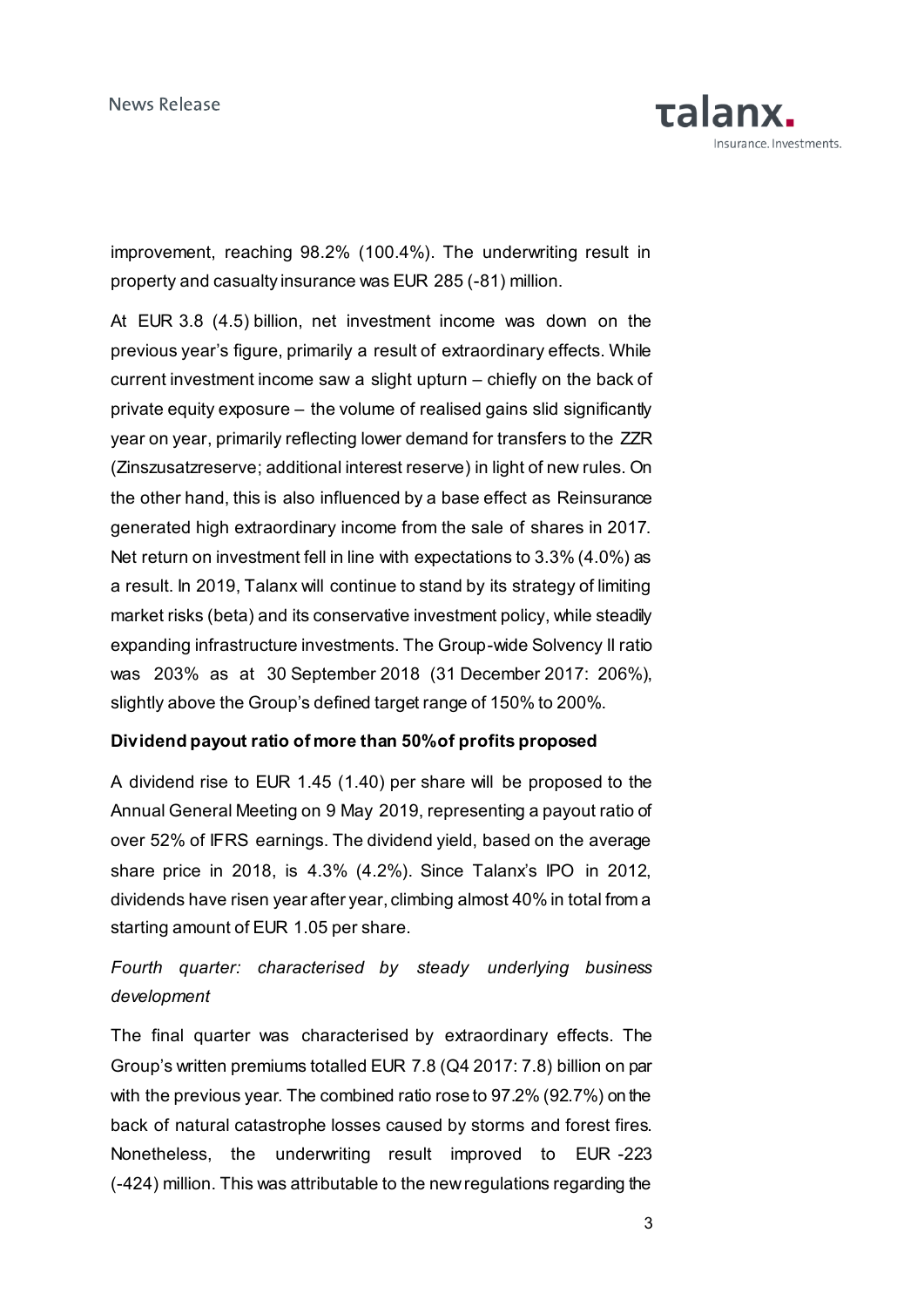ZZR, which resulted in lower provisions for premium refunds but also reduced net investment income by 26% to EUR 866 million (1.2 billion). All told, operating profit (EBIT) for the quarter amounted to EUR 562 (703) million due to one-off effects. Thanks primarily to a significant drop in taxes, Group net income almost matched the figure for the same quarter in the previous year at EUR 215 (228) million.

### **Industrial Lines: fire insurance restructuring making good progress**

Industrial Lines strengthened its gross written premiums in 2018, although it was squeezed – as it was well-known - by large losses in fire insurance and in engeneering insurance as well as by an upturn in frequency losses in property. Gross written premiums rose in the year as a whole by 5% to EUR 4.7 (4.5) billion, with growth seen in areas including third-party liability and transport. Approximately 64% of the premium volume was generated abroad last year and so the division has almost already met its 2019 goal of 65%. In line with the strategy, retention surged to 58.6% (55.2%).

The extraordinary claims burden caused the combined ratio for the year as a whole to deteriorate to 109.1% (108.5%). Despite the heavy rain in Colombia, the "Friederike" winter storm (also known as storm "David") and Hurricane "Florence", the burden from natural catastrophes was down significantly at EUR 96 (232) million. At the same time, however, a spate of man-made losses in fire insurance caused the burden to rise to EUR 281 (249) million. The underwriting result subsequently slid to EUR -240 (-207) million.

The "20/20/20" programme to restructure fire insurance, launched in the middle of last year, is proceeding faster than expected. As of mid-March, almost 90% of the minimum price increases envisaged have already been agreed with the customers in question. Positive effects on business development will make themselves felt as early as this year, with Industrial Lines anticipating a largely balanced underwriting result in 2019.

**Talany**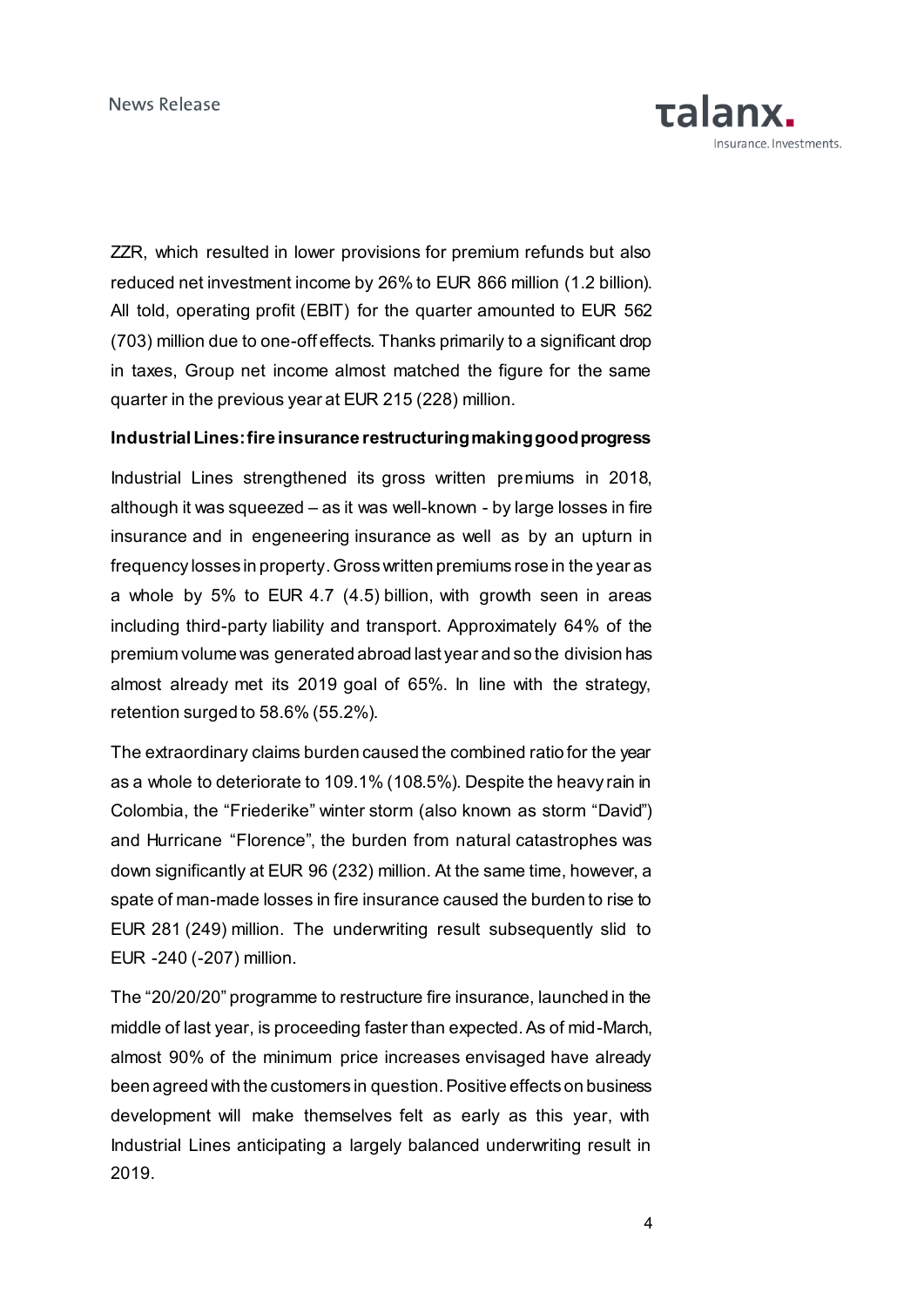Net investment income on the other hand fell by 13% to EUR 242 (276) million. For the year as a whole Industrial Lines generated EBIT of EUR 11 (109) million. Its Group net income contribution amounted to EUR -16 (91) million.

# *Fourth quarter: previous year comparison severely distorted by positive non-recurring effect*

The area reported a slight rise in gross written premiums in the period from October to December, increasing to EUR 930 (918) million. The combined ratio declined by 2 percentage points to 102.3% (104.3%). The underwriting result improved by 44% to EUR -16 (-29) million but was still marked by ongoing high large losses and frequency losses. Net investment income fell 20% to EUR 59 (73) million. EBIT halved to EUR 42 (84) million in the quarter, driven chiefly by a positive one-off effect resulting from reinsurance accounting balances in the prior year. The division`s Group net income contribution declined on account of a higher tax burden in comparison to the previous year falling by 74% to EUR 20 (78) million.

# **Retail Germany: "KuRS" programme showing further signs of success**

Premium erosion in the Retail Germany Division was virtually halted. Retail Germany is still well above target when it comes to implementing the "KuRS" growth and efficiency programme. This is demonstrated in part by the combined ratio, which fell below the key 100% mark to 99.3% (101.6%). After adjusting to take account of investments in connection with "KuRS", which had an adverse effect on the result in 2018, the ratio even reaches 97.1% (98.6%). Operating profit therefore saw a substantial upturn of almost one third to EUR 180 (137) million. At EUR 102 (102) million, however, the Group net income contribution was on par with the previous year's level due to the higher, but normalised tax rate. The area had benefited significantly from a non-recurring tax effect in 2017.

**TAlany**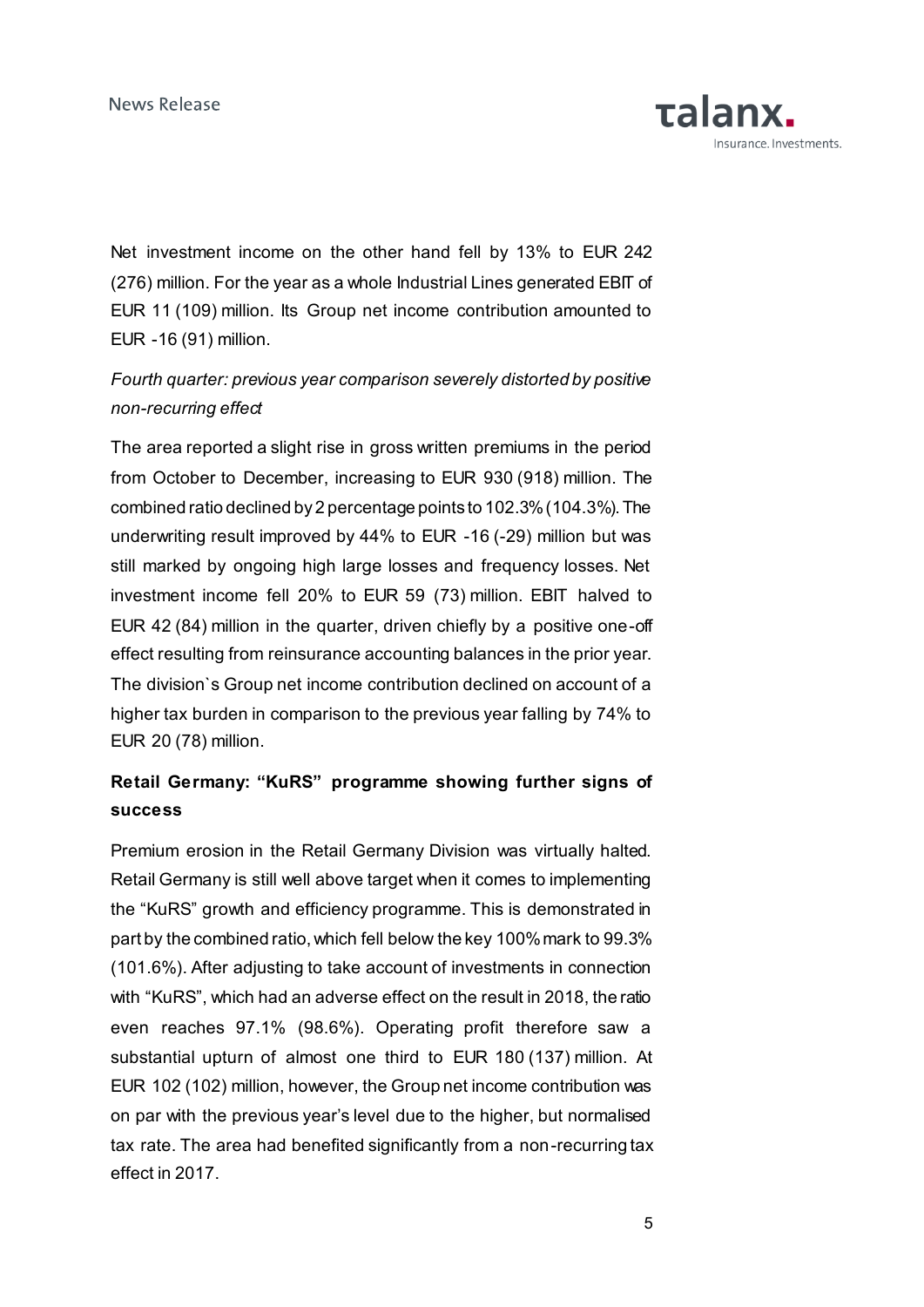

# *Property/Casualty Insurance segment: combined ratio falls below key 100% mark*

The Property/Casualty Insurance segment continued its spell of good growth, with gross written premiums up 3% at EUR 1.6 (1.5) billion. As well as premium increases, this was driven primarily by growth strategies for small and medium-sized enterprises and self-employed professionals. The underwriting result improved significantly to EUR 11 (-21) million. At EUR 89 (91) million, net investment income held steady year-on-year. The significant pick-up in EBIT, which rose to EUR 69 (52) million, reflects positive growth effects and economies of scale, as well as the "KuRS" programme which is increasingly bearing fruit.

### *Fourth quarter: lower burden from natural occurrences*

The segment booked premium growth of 5% to EUR 252 (241) million in the closing quarter. The combined ratio fell to 102.7% (106.9%), in part a result of lower large losses. After adjusting for expenditure relating to "KuRS", the figure came to 101.4% (102.4%). The underwriting result improved to EUR -10 (-25) million. Net investment income expanded by 20% to EUR 24 (20) million. EBIT remained stable in the quarter at EUR 3 (3) million.

#### *Life Insurance segment: EBIT surges*

In Life Insurance, Talanx pressed ahead with its disciplined approach to its strategy of scaling back business in non capital-efficient products in 2018. Nevertheless, premium volumes were similar to the previous year's figure at EUR 4.5 (4.6) billion. As measured by annual premium equivalent (APE), an international benchmark, new business in life insurance products rose by 1.0% to EUR 389 (385) million on the back of an upturn in new business. The share of capital-efficient products, determined by total premiums in new business, held steady in the financial year at 72%.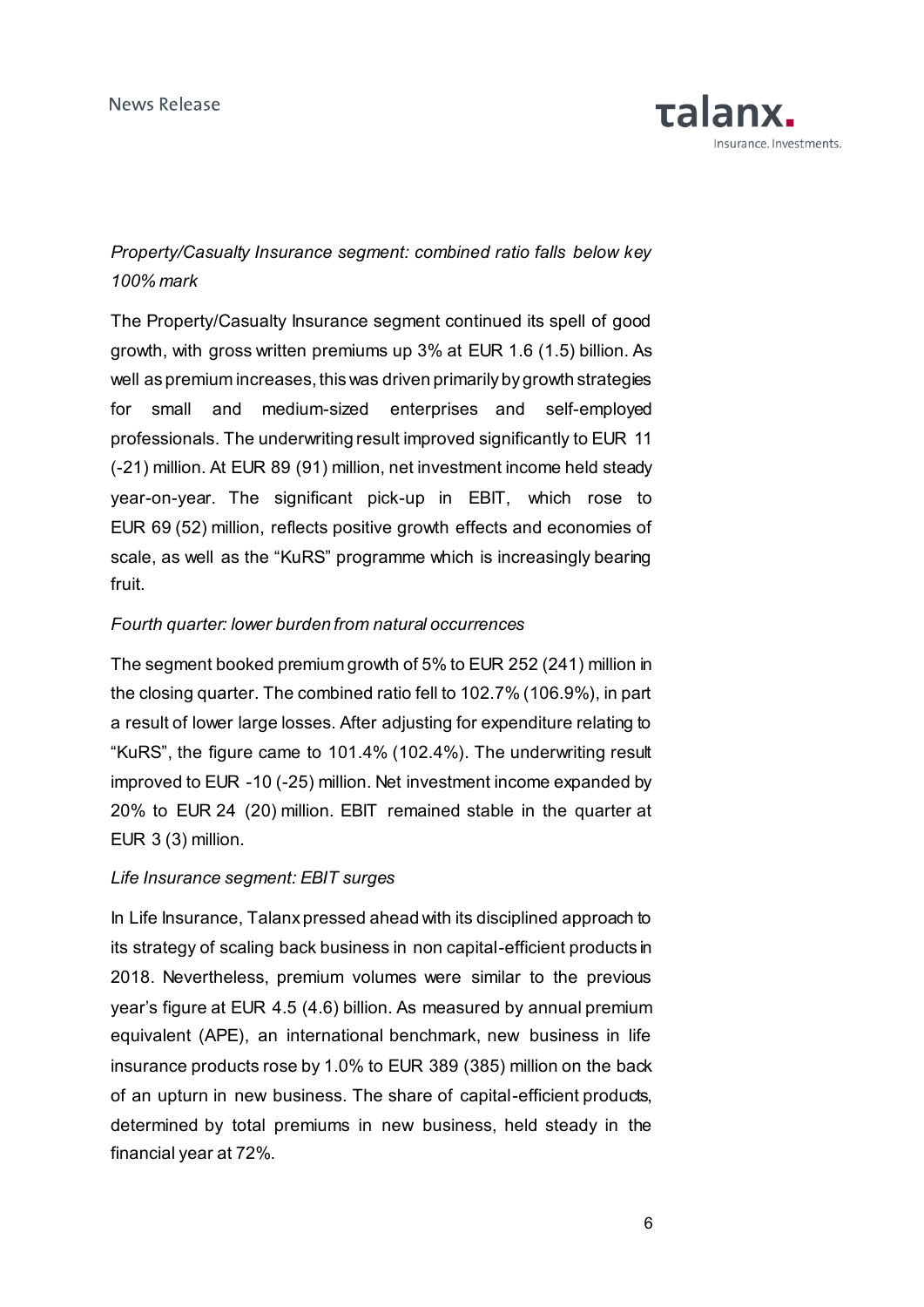

The underwriting result improved by around a quarter to EUR -1.4 (-1.9) billion. This continues to be determined by the compounding of technical provisions and policyholder participation in net investment income. Net investment income is influenced by a significantly lower realisation of hidden reserves due to changes in how the ZZR (Zinszusatzreserve) is calculated as mandated by the German Federal Ministry of Finance. Net investment income fell to EUR 1.6 (2.0) billion as a result. A total of EUR 301 (809) million was transferred to the ZZR last year, down substantially on previous years. The allocation to the ZZR totalled around EUR 3.4 billion at the end of the year. The segment saw EBIT improve significantly in 2018, up 30% at EUR 111 (85) million.

## *Fourth quarter: operating profit up on the previous year*

Life insurance premiums developed well at Talanx in the fourth quarter, with gross written premiums rising by 2% to EUR 1.2 (1.2) billion. The underwriting result strengthened considerably to EUR -270 (-572) million, with net investment income at EUR 329 (608) million. EBIT was up somewhat on the previous year at EUR 21 (18) million.

## **Retail International continues its course of profitable growth**

The Retail International Division continued its path of dynamic growth in the last financial year, shoring up its result significantly. Activity in Poland, Italy and Mexico was a key driver. The Division also once again expanded its business inorganically by acquiring Generali Colombia Seguros Generales in Colombia and taking over a majority stake in Liberty Sigorta in Turkey. In addition, a motor vehicle insurance joint venture was agreed with Banco Santander in Brazil to secure future growth.

Gross written premiums in the Retail International Division rose by 2% to EUR 5.6 (5.5) billion, in 2018, reflecting decidedly negative currency effects, in particular relating to the Brazilian real and the Turkish lira. After adjusting for currency effects, the figure in Property/Casualty Insurance rose by 10.7%. Adjusted for exchange rates, overall growth came to 4%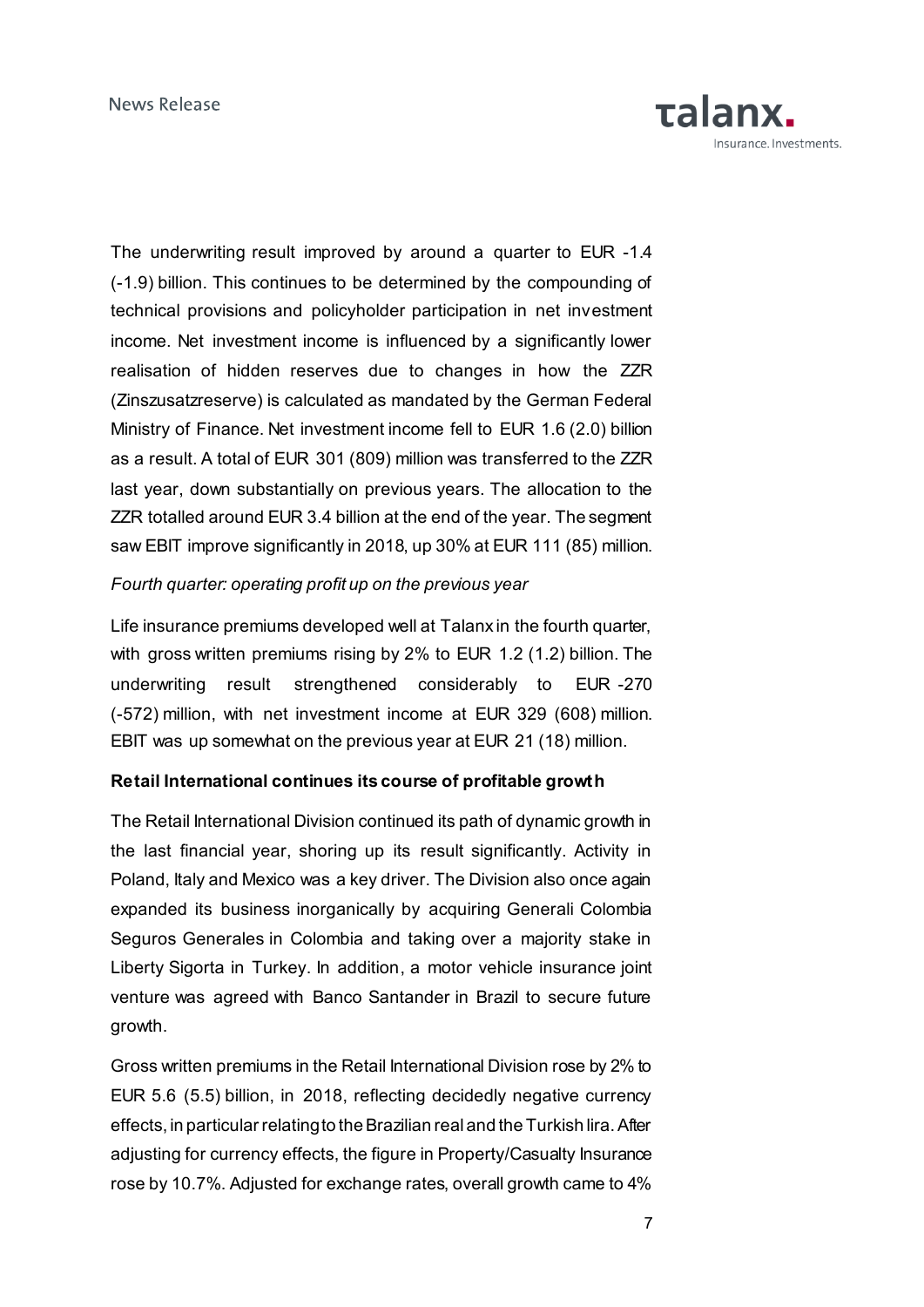in Europe and over 15% in Latin America. The combined ratio improved once again to 94.3% (95.4%). The driving forces behind this were cost optimisations and economies of scale, in particular in Poland and Brazil. At the same time, the loss ratio dropped. This caused the underwriting result to climb significantly year on year to EUR 91 (53) million, comfortably offsetting the decline in net investment income EUR 321 (329) million triggered by falling interest rates in Brazil and Italy. EBIT therefore picked up by 13% in the year as a whole to EUR 268 (238) million. An improved tax rate also meant that the Group net income contribution rose even more rapidly to EUR 161 (137) million.

### *Fourth quarter: significant currency effects curb growth momentum*

At EUR 1.4 (1.4) billion, the Division's gross written premium remained slightly under the previous year's level on account of significant exchange rate effects. After adjusting for currency effects, however, growth of 3% resumed. The combined ratio was in line with the prior year at 94.0% (93.7%). The underwriting result increased significantly to EUR 34 (23) million as a result of stable growth. Net investment income picked up by 5% to EUR 79 (75) million. EBIT saw a 13% rise to EUR 68 (60) million, while the Group net income contribution was up by more than a third year on year at EUR 37 (28) million.

#### **Reinsurance bolsters Group net income contribution**

In spite of considerable large losses and non-recurring burdens, the Reinsurance Division achieved its growth and earnings targets in 2018. Operating profit (EBIT) rose by 19% to EUR 1.6 (1.4) billion following the previous year's unusually high burden from natural catastrophes. Despite the exceptional burden resulting from the US mortality business, this was boosted by good business quality in both Property and Casualty Reinsurance. Net investment income adjusted for one-off effects also performed extremely well in 2017. The Group net income contribution rose to EUR 540 (480) million.

**Talanx.**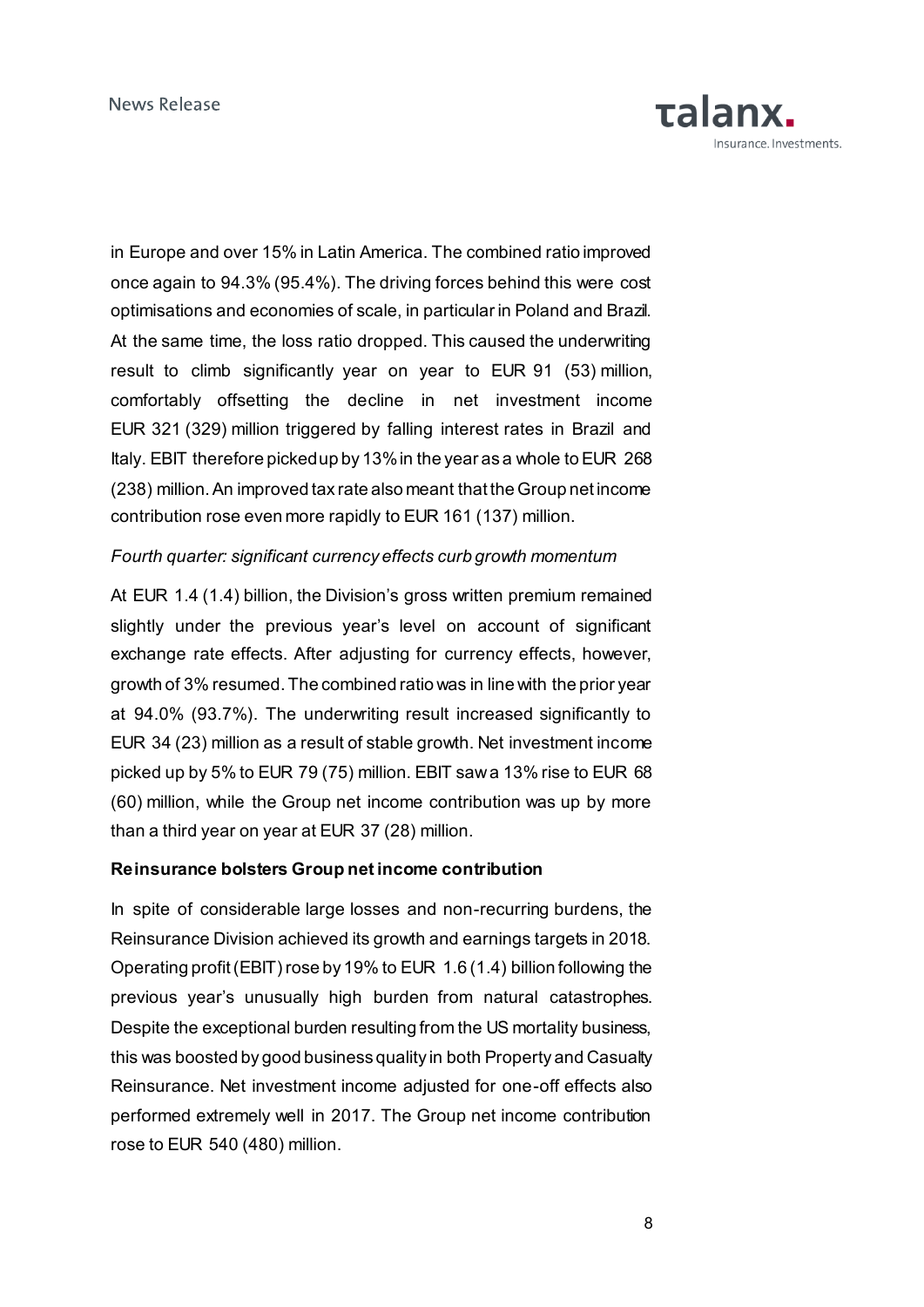

# *Property/Casualty Reinsurance segment: high claims burden in second half of the year*

After very moderate claims in the first six months of the year, Property/Casualty Reinsurance was marked by a pronounced uptum in large losses in the second half of the year. Gross written premiums in the segment rose by 12% to EUR 12.0 (10.7) billion. If exchange rates had remained stable, this would have represented growth of 16%. The combined ratio was down significantly year on year at 96.6% (99.8%), a result of the net burden from large losses falling against 2017, which saw the highest large loss burden in the history of Hannover Re – primarily from natural catastrophes. The underwriting result improved significantly to EUR 333 (1) million as a result. Net investment income in the segment amounted to EUR 1.1 (1.2) billion. At EUR 1.4 (1.1) billion, EBIT surpassed the previous year's figure easily.

#### *Fourth quarter: dwindling underwriting result*

The gross written premium declined by 8% to EUR 2.3 (2.5) billion in the final quarter. The combined ratio increased to 96.0% (87.0%) as claims significantly overshot the large loss budget allocated for the year so far. The underwriting result subsequently slid to EUR 102 (308) million. At EUR 259 (269) million, net investment income held virtually steady yearon-year. EBIT was EUR 339 (529) million in the quarter.

#### *Life/Health Reinsurance segment: non-recurring effects strain EBIT*

The segment buoyed profits thanks to good business performance, despite facing considerable, planned non-recurring charges. Premiums rose by 2% to EUR 7.2 (7.1) billion in the year as a whole - adjusted for currency effects, this would constitute an increase of 5%. The underwriting result improved to EUR -416 (-493) million. Net investment income reached EUR 491 (560) million. EBIT was up year on year at EUR 262 (229) million, although treaty recaptures resulting from rate increases in the US mortality business had a negative impact. Taking into account the reversal of a cost reserve that is no longer required, non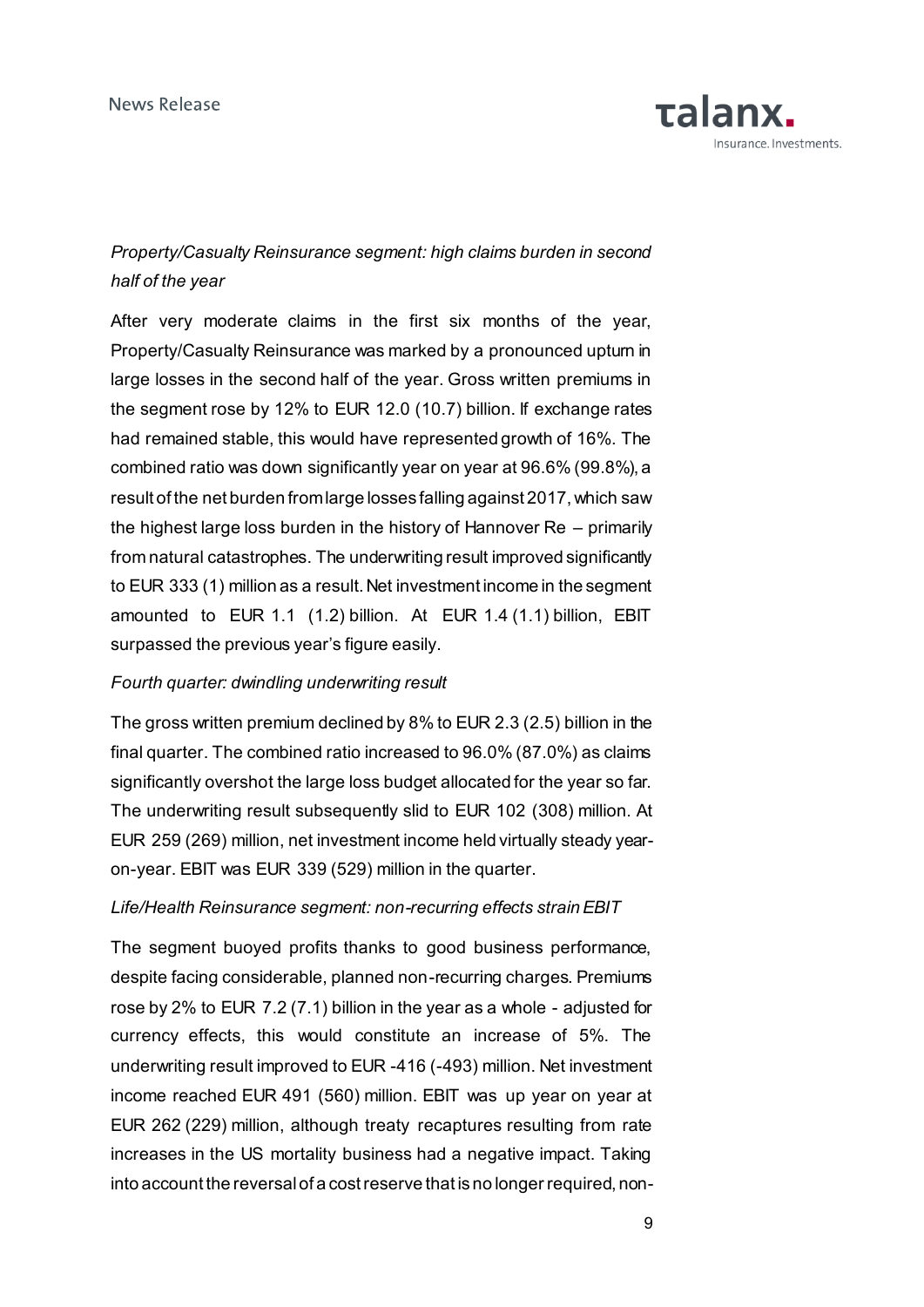recurring burdens amount to around EUR 185 million before taxes. However, this supports significantly more favourable earnings prospects in future financial years.

## *Fourth quarter: marked rise in operating profit*

From October to December, gross written premiums increased by 4% year on year to EUR 1.9 (1.8) million. The underwriting result improved notably to EUR -59 (-130) million, with net investment income largely stable against the previous year at EUR 122 (128) million. EBIT tripled to EUR 117 (36) million.

## **Outlook 2019: significant profit upturn anticipated**

Talanx fully confirms the outlook for 2019 and subsequent years as already published in autumn last year. Growth in gross written premiums is set to be around 4.0% on a constant exchange-rate basis. IFRS net return on investment should reach around 2.7%which is ambitious given the increasingly intense low interest rate environment. Talanx is aiming for Group net income of around EUR 900 million in the 2019 financial year. Return on equity should correspond to about 9.5% in 2019, meaning that the company would exceed its strategic target of 800 basis points above the risk-free interest rate.

These objectives assume that any large losses will be within the expected range and that there will be no disruptions on the currency and capital markets. Talanx remains committed to its stated target of distribution between 35% and 45% of Group net income as a dividend, thus ensuring that the dividend at least remains stable year-on-year.

**Talanx.**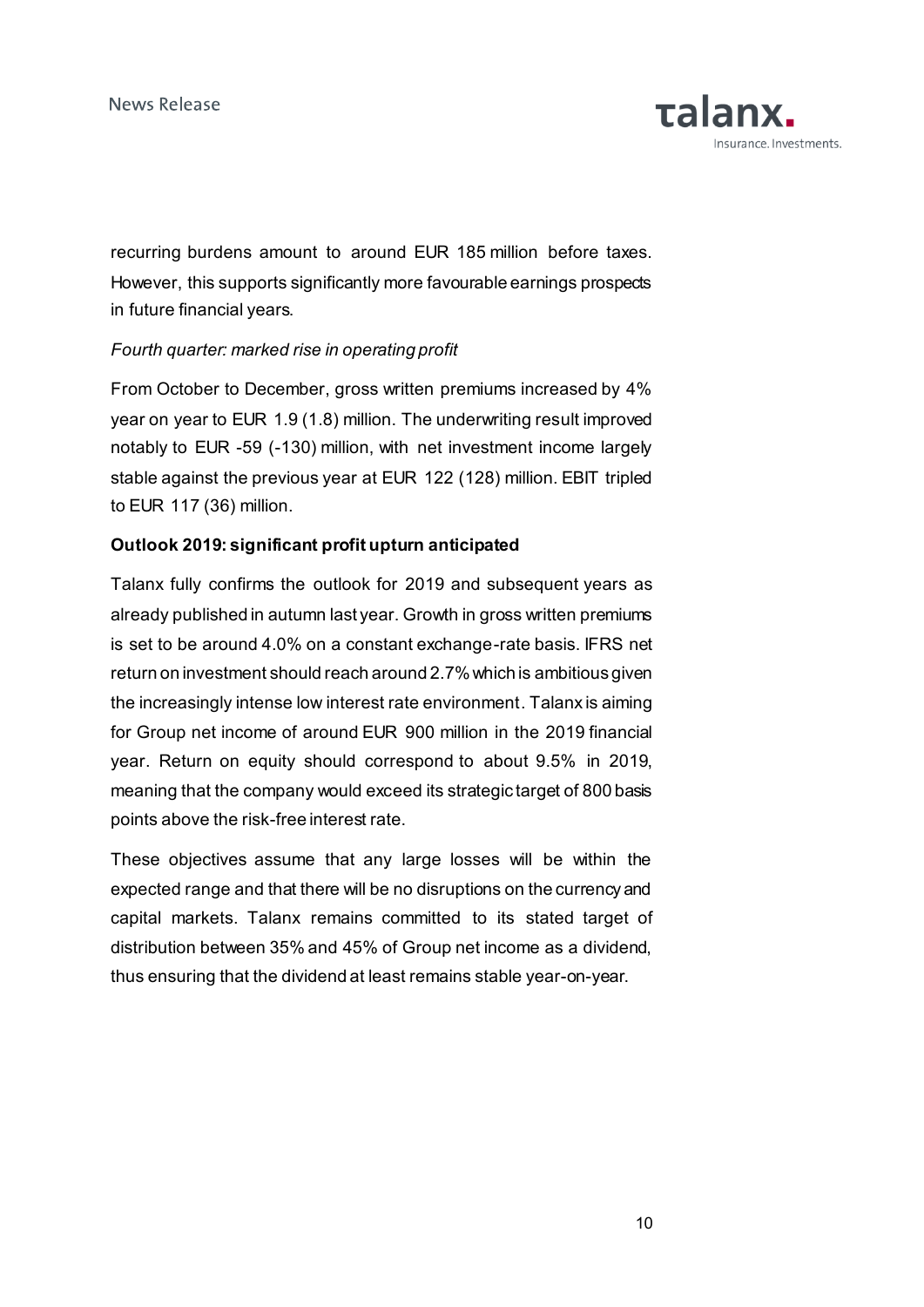

## **Key figures from the Talanx Group income statement for 2018, consolidated (IFRS)**

| <b>EUR</b> million                                                                                 | 2018   | 2017 <sup>1</sup> | $+/-$        |
|----------------------------------------------------------------------------------------------------|--------|-------------------|--------------|
| Gross written premiums                                                                             | 34,885 | 33,060            | $+5.5%$      |
| Net premiums earned                                                                                | 29,574 | 27,418            | $+7.9%$      |
| Combined ratio in property/casualty<br>insurance and Property/Casualty<br>Reinsurance <sup>2</sup> | 98.2%  | 100.4%            | $-2.2%$ pts. |
| Net investment income                                                                              | 3,767  | 4,478             | $-15.9%$     |
| Operating profit (EBIT)                                                                            | 2,032  | 1,805             | $+12.6%$     |
| Net income (after financing costs and tax)                                                         | 1,359  | 1,269             | $+7.1%$      |
| Group net income (after non-controlling<br>interests)                                              | 703    | 671               | $+4.8%$      |
| Return on equity <sup>3</sup>                                                                      | 8.0%   | 7.5%              | $+0.5%$ pts. |

### **Key figures from the Talanx Group income statement for Q4 2018, consolidated (IFRS)**

| <b>EUR</b> million                                                                                 | Q4 2018 | Q4 20171 | $+/-$        |
|----------------------------------------------------------------------------------------------------|---------|----------|--------------|
| Gross written premiums                                                                             | 7,794   | 7,821    | $-0.3%$      |
| Net premiums earned                                                                                | 7,733   | 7,133    | $+8.4%$      |
| Combined ratio in property/casualty<br>insurance and Property/Casualty<br>Reinsurance <sup>2</sup> | 97.2%   | 92.7%    | $+4.5%$ pts. |
| Net investment income                                                                              | 866     | 1,168    | $-25.9%$     |
| Operating profit (EBIT)                                                                            | 562     | 703      | $-20.1%$     |
| Group net income (after non-controlling<br>interests)                                              | 215     | 228      | $-5.7%$      |
| Return on equity <sup>3</sup>                                                                      | 9.9%    | 10.4%    | $-0.5%$ pts. |

1) Adjusted in line w ith IAS 8.

2) Including net interest income on funds w ithheld and contract deposits.

3) (Annualised) net income for the reporting period excluding non-controlling interests relative to average equity excluding non-controlling interests.

All documentation relating to the annual report:

Full [online Annual Report 2018](file://///talanxprod.zz/data/Public/TX/PR/Daten/2019/1.%20Presse/1.4.%20Presseveranstaltungen/1.4.1%20Bilanz-Pressekonferenz/Präsentation%20UM%20Q&A/UM/Übersetzung/annualreport2018.talanx.com) Further information o[n 2018 annual results](https://www.talanx.com/investor-relations/presentations-and-events/disclosure/2019.aspx?sc_lang=en) [Financial calendar](https://www.talanx.com/investor-relations/finanzkalender/termine.aspx?sc_lang=en) **[Media library](https://mediathek.talanx.de/)**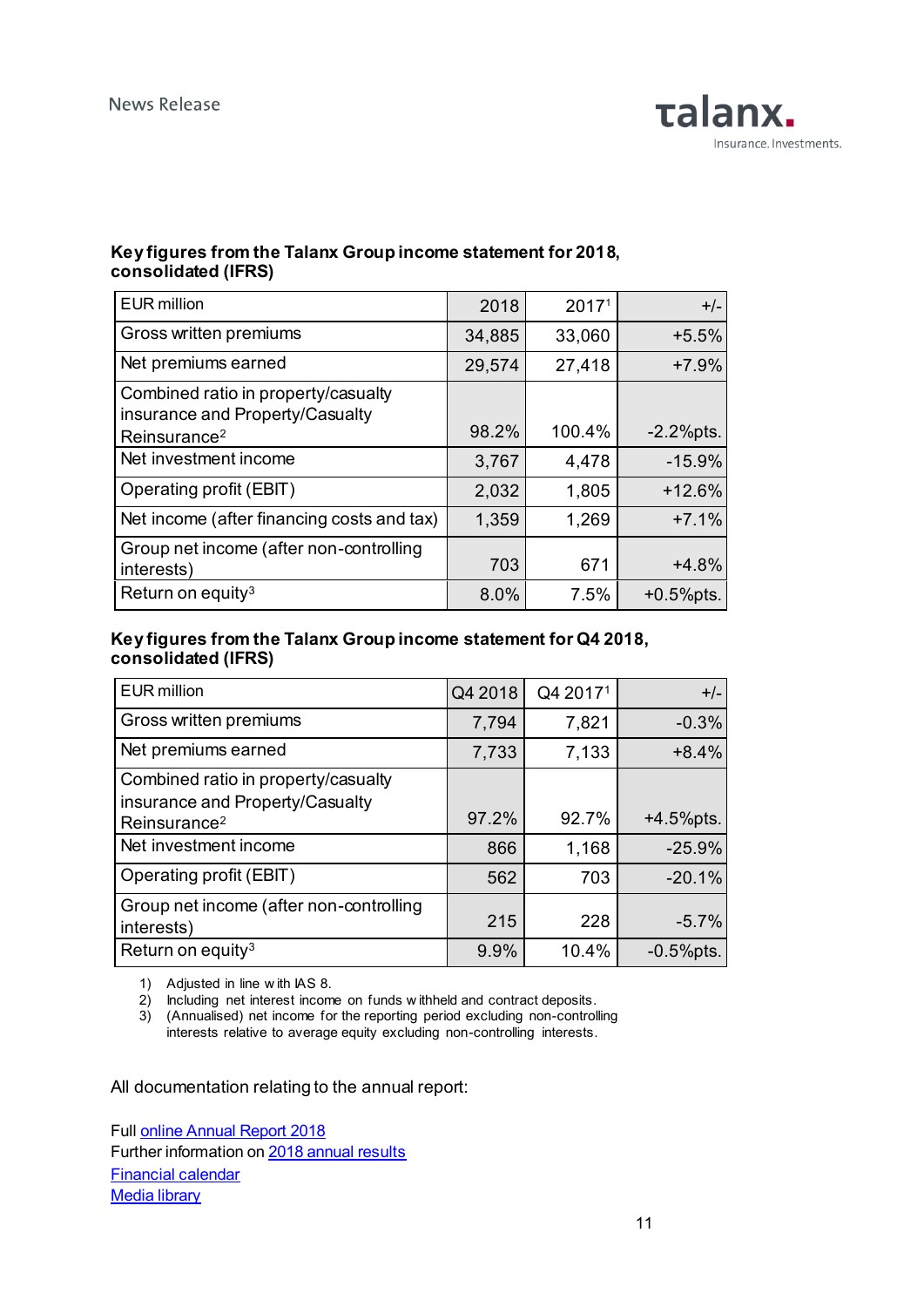

#### **About Talanx**

With premium income of EUR 34.9 billion (2018) and about 20,000 employees, Talanx is one of the major European insurance groups. The Hannover-based Group is active in more than 150 countries. Talanx operates as a multi-brand provider w ith a focus on B2B insurance. Under the HDI brand, w hich can look back on more than 100 years of tradition, Talanx operates both in Germany and abroad in industrial insurance as w ell as retail business. Further Group brands include Hannover Re, one of the w orld's leading reinsurers, Targo insurers, PB insurers and neue leben, the latter all specialised in bancassurance, as w ell as the Polish insurer Warta. Talanx Asset Management is one of the top asset management companies in Germany and manages the assets of the Talanx Group. With its subsidiary Ampega Investment, Talanx Asset Management is also an experienced provider of solutions for outsourcing in the B2B market. The rating agency Standard & Poor's has given the Talanx Primary Group a financial strength rating of A+/stable (strong) and the Hannover Re Group one of AA–/ stable (very strong). Talanx AG is listed on the Frankfurt Stock Exchange in the SDAX as w ell as on the stock exchanges in Hannover and Warsaw (ISIN: DE000TLX1005, German Securities Code: TLX100, Polish Securities Code: TNX).

You can find additional information by going to www.talanx.com.

Follow us on Tw itter: [tw itter.com/talanx\\_en.](https://twitter.com/talanx_en)

Current photographs and company logos are available at [http://mediathek.talanx.de.](http://mediathek.talanx.de/)

#### For **media enquiries** please contact:

| Andreas Krosta      | Tel∴    | +49 511-3747-2020          |
|---------------------|---------|----------------------------|
|                     | F-Mail: | andreas.krosta@talanx.com  |
| Dr. Kerstin Bartels | Tel∴    | +49 511-3747-2211          |
|                     | F-Mail: | kerstin.bartels@talanx.com |

#### For **Investor Relations** please contact:

| Carsten Werle, CFA | Tel∴    | +49 511-3747-2231                 |
|--------------------|---------|-----------------------------------|
|                    | E-Mail: | carsten.werle@talanx.com          |
| Carsten Fricke     | Tel :   | +49 511-3747-2291                 |
|                    |         | E-Mail: carsten.fricke@talanx.com |